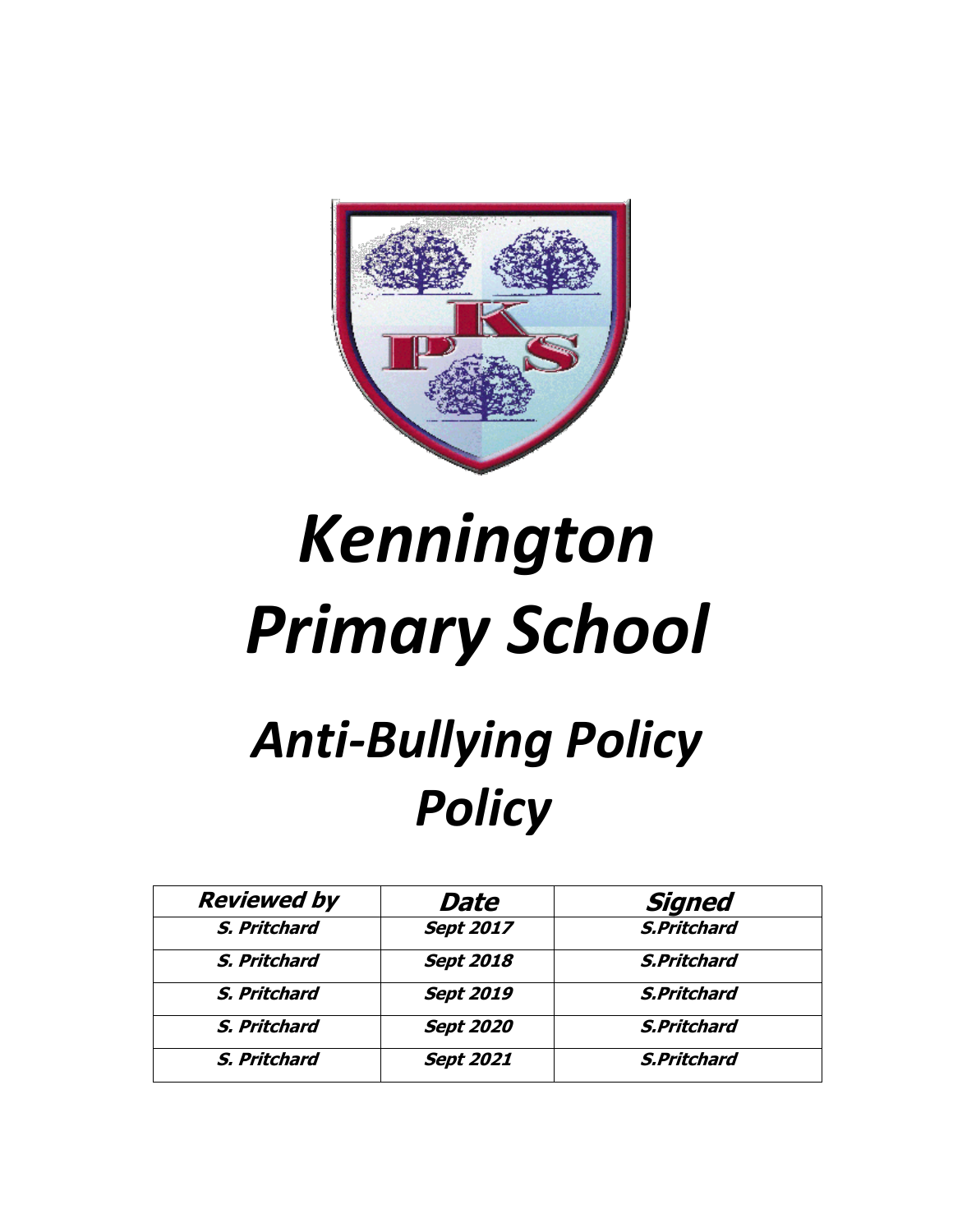#### **INTRODUCTION**

- This document is intended to set out a clear and agreed definition of bullying in order for any reported incidents to be acted upon immediately and appropriately in accordance with the policy.
- This school aims to take a pro-active, positive approach regarding bullying, addressing both prevention and reaction issues. We believe that our pupils are entitled to receive their education in a safe, caring, empowering environment free from fear and intimidation. All staff, pupils and parents will be encouraged to share these values and translate them into action.
- The Anti-Bullying Policy should be read in conjunction with the School's Behaviour and Discipline Policy where the emphasis is to give recognition and reward to all positive learning, attitudes and relationships.
- This policy is reviewed annually.

#### **AIMS**

In order to maximise and improve the expertise of the staff at Kennington Primary School, the aims for this Anti-Bullying Policy are:

- ensure that Kennington Primary School is a happy place for everyone;
- encourage pupils, parents and all staff including teaching staff, classroom and lunchtime assistants to have a positive view of the school;
- contribute to everyone's well-being by developing positive caring relationships between all parties;
- ensure that children have no fear of any individual in school with whom they have dealings, including fellow pupils, staff, parents and visitors;
- ensure that no individual, or group, dominates others/another by fear, violence or intimidation;
- be approachable and open so that pupils and parents feel that they can express concerns;
- be vigilant in recognising those pupils who are reluctant or find it difficult to express their concerns;
- develop the perception that pupils and parents will be listened to with understanding and dealt with in a fair and sympathetic manner.

These aims are consistent with our school philosophy.

#### **OBJECTIVES**

These aims are achieved by:

- ensuring that all children know that we consider bullying unacceptable;
- encouraging all pupils to speak out;
- keeping the message going by informing new staff, new intakes of children, new pupils and their parents of our policy;
- taking all problems of bullying seriously;
- interviewing thoroughly each incident;
- interviewing bullies and victims separately;
- interviewing witnesses;
- sharing information with parents and other staff, including the welfare staff;
- implementing appropriate action.

#### **RIGHTS**

In school, the children, staff and parents have the right to:

- be safe;
- be heard;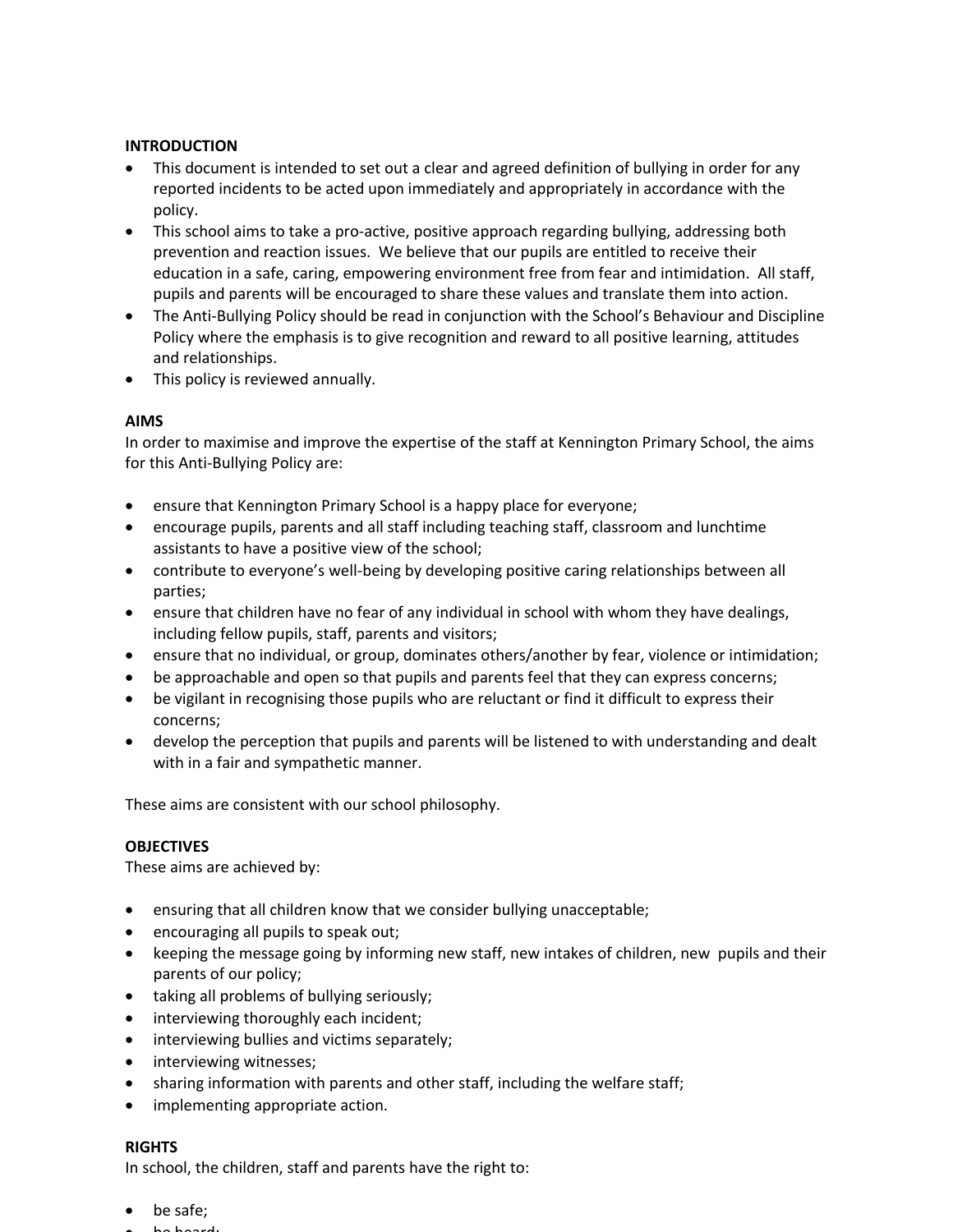- fair treatment;
- be treated with respect;
- be able to learn, teach and communicate without unnecessary interruption;
- get on with their work;
- sort out disagreements without fighting.

#### **ORGANISATION**

In order to achieve these aims and objectives, the Anti-Bullying Policy is organised as follows:

- holding lessons, class discussions, circle time and assemblies about bullying;
- providing support and monitoring the situation until we are certain any bullying has ceased;
- encouraging co-operative behaviour through promoting group work;
- recognising and rewarding good behaviour;
- providing opportunities for children to discuss problems and worries;
- keeping parents informed throughout the process and involving them in the decision making process;
- encouraging children to take responsibility for their actions and behaviour and accepting the consequences of these;
- helping children to become assertive;
- giving children responsibilities around school.

#### **WHAT CONSTITUTES BULLYING**

Bullying is any form of sustained aggression that involves the illegitimate use of power to hurt, frighten or threaten someone else over a prolonged period. Bullying can manifest itself in a number of ways:

- gesture;
- verbal name calling, sarcasm, spreading rumours, persistent teasing;
- physical pushing, kicking, hitting, pinching and any other forms of violence;
- extortion;
- emotional exclusion, tormenting, ridicule, humiliation;
- racist racial taunts, graffiti, gestures;
- sexual unwanted physical contact or abusive comments (including adults).
- Cyber bullying that takes place online. Unlike bullying offline, online bullying can follow the child wherever they go, via social networks, gaming and mobile phone.

#### **RECOGNISING THE SIGNS OF BULLYING**

It is not always easy to recognise a victim. They may be: new to a class, suffer from low self-esteem or depression, be isolated, shy, nervous or anxious, and demonstrate "entertaining" reactions; or they may be different in appearance, speech or background from other children.

#### **SIGNS THAT A CHILD IS BEING BULLIED OFTEN MAY ENTAIL:**

- being frightened of walking to and from school;
- changing route to school;
- being unwilling to go to school or out to play;
- showing a deterioration in the standard of work;
- having clothes torn or possessions ruined;
- having unexplained cuts or bruises;
- erratic attendance;
- going home hungry because lunch was stolen;
- becoming withdrawn, distressed or unable to eat;
- crying themselves to sleep or having nightmares;
- asking for money or starting to steal;
- becoming uncharacteristically aggressive, surly or unreasonable;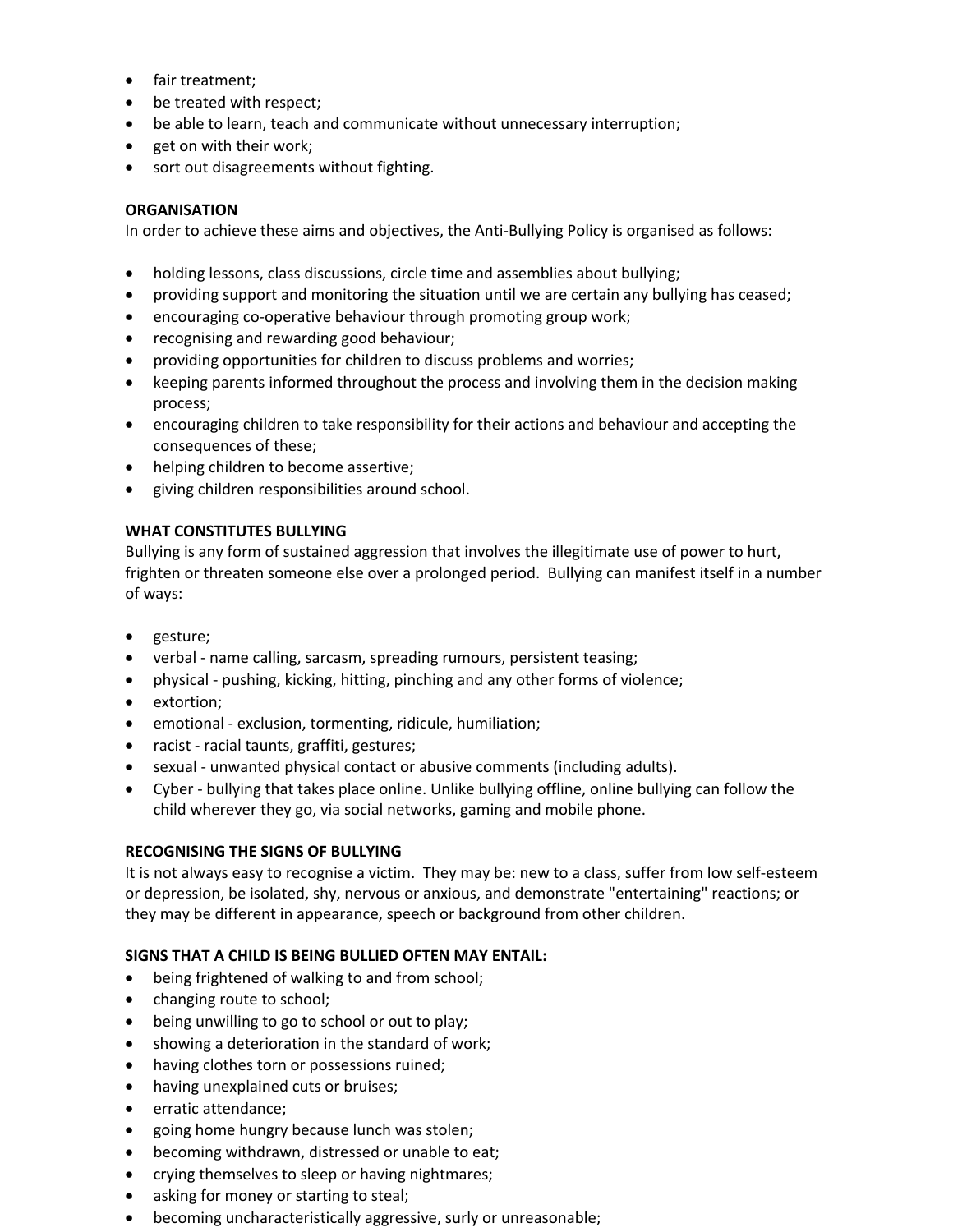- beginning to bully siblings or other children;
- threatening to attempt suicide.

#### **STRATEGIES TO ENSURE AN ANTI-BULLYING ENVIRONMENT IS ESTABLISHED**

*\*Prevention is better than cure\*.* At Kennington Primary School we aim to prevent bullying by adopting the following measures:

- involving children and parents in defining what they consider to be bullying;
- discussing the causes, consequences and the seriousness of bullying;
- discussing unacceptable behaviour with the children and encouraging them to report this kind of behaviour should they know it is occurring;
- developing confidence in the children and parents that reported incidents will be dealt with sensitively and effectively;
- promoting positive behaviour towards everyone through assemblies, circle time, stories, drawing, discussion, role-play and via messages in the curriculum;
- establishing expectations of good behaviour and high standards in the minds of all staff, pupils and parents;
- boosting children's self-esteem through our positive points system and through comments/actions made throughout the day;
- encouraging children and parents to talk problems through with their child's teacher or another member of staff;
- teaching children that differences should be embraced;
- rewarding and encouraging children for individuality, co-operation and non-aggressive behaviour;
- being available throughout the day to discuss problems with pupils;
- liaising with all members of staff, to inform them of incidents and action being taken, so that we can support each other;
- alerting parents to our concerns about bullying and to the ethos we are striving to develop in school and inviting parents to respond to our concerns and help us in the drive to maintain a fear free school.
- Working with the school Learning Mentor to resolve differences.

#### **STRATEGIES FOR DEALING WITH BULLYING**

- An incident is reported by or to anyone within the school, or observed by a teacher.
- The teacher enquires into the incident and judges if there is an element of bullying.
- If there is, the incident is reported to the Headteacher and recorded on the school's MIS The incident will then be dealt with in line with the school's disciplinary procedures.

#### **IF PARENTS REPORT SUSPICIONS OF BULLYING TO YOU**

- make it clear that the school will not tolerate bullying and that the incident will be thoroughly investigated and then dealt with;
- tell parents that you will get back to them in a day or two to report what you have found;
- ask them to come back if there are any more problems;
- report the incident to the Headteacher who will record the incident on the school's MIS;
- react calmly to the incident-an emotional incident can add to the bully's fun and make them feel in control;
- take action that day, deciding whether this needs to be private or public;
- monitor the situation to ensure that it does not continue or escalate.

The victim will need immediate reassurance, concrete help, and advice and support so that they do not feel inadequate or foolish. These will vary and might need to be developed over the longer term, depending on: what the problem is, how long it has been going on and what the reactions are. In addition to the strategies below, the child might have its own suggestions. Counselling or problem solving approaches may be useful at this stage.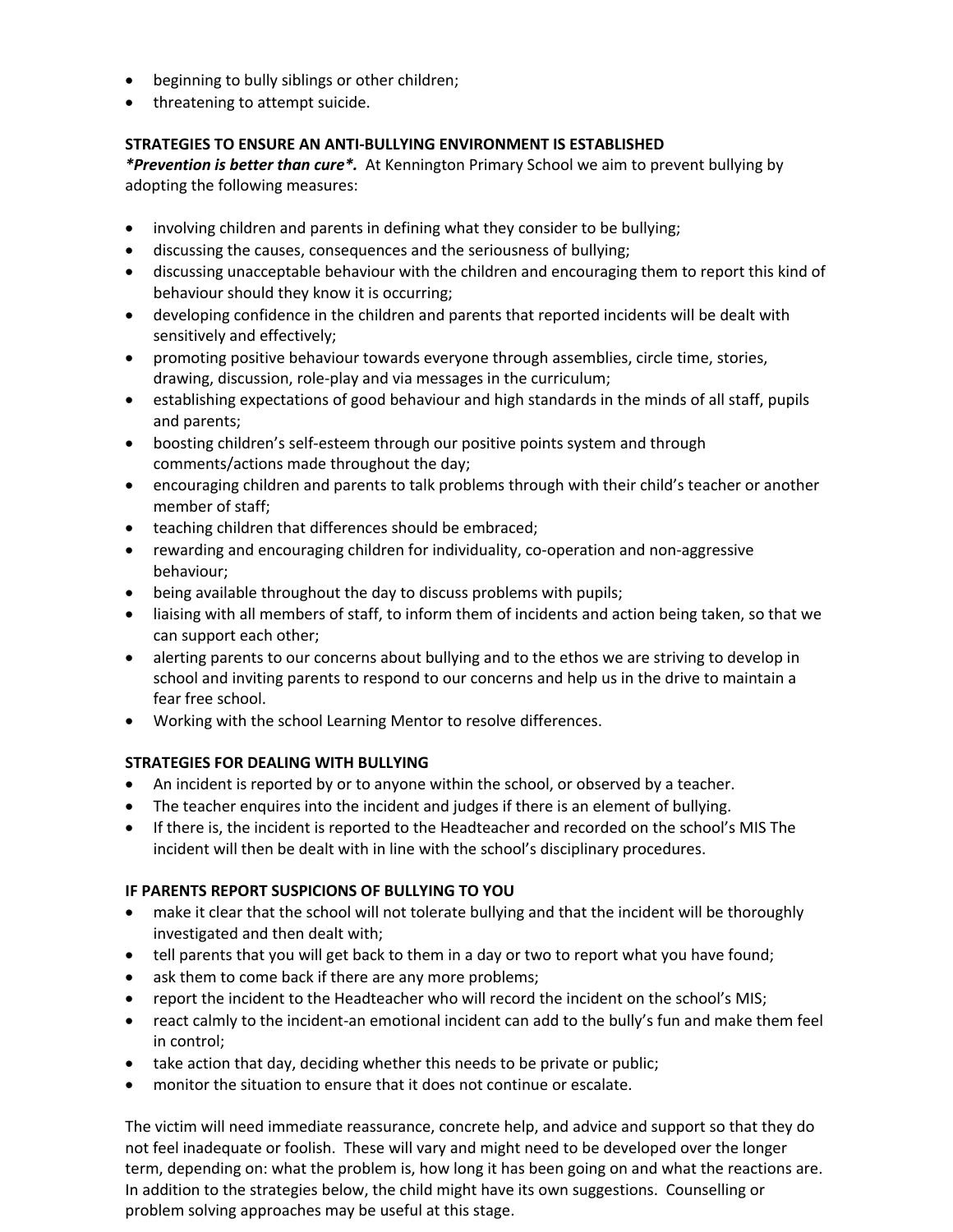#### **OTHER STRATEGIES THAT MIGHT BE APPROPRIATE INCLUDE**

- praise to encourage feelings of security and self worth;
- they may need to learn how to make a low-key reaction, learn to shout "NO" and walk away or to walk with confidence;
- drawing, writing or discussing feelings might help them distance themselves from fear;
- call in the victim's parents and explain the situation;
- ask them to monitor the situation over the coming weeks or months;
- reassure them that their child will be looked after and that the school will not tolerate bullying.

#### *Any sanctions to be used by the school will be in line with the school's Behaviour and Discipline*

#### **The role of governors**

- The governing body supports the headteacher in all attempts to eliminate bullying from our school. This policy statement makes it very clear that the governing body does not allow bullying to take place in our school, and that any alleged incidents of bullying that do occur are taken very seriously and dealt with appropriately.
- The governing body monitors the incidents of alleged bullying that occur, and reviews the effectiveness of the school policy annually. The governors require the headteacher to keep accurate records of all incidents of alleged bullying and to report to the governors on request about the effectiveness of school antibullying strategies.
- If an informal investigation does not resolve a complaint by a parent, then the formal School Complaints Procedure must be followed.

#### **The role of the Head Teacher**

- It is the responsibility of the headteacher to implement the school anti-bullying strategy and to ensure that all staff (both teaching and non-teaching) are aware of the school policy and know how to deal with incidents of alleged bullying. The headteacher reports to the governing body about the effectiveness of the antibullying policy on request.
- The headteacher ensures that all children know that bullying is wrong, and that it is unacceptable behaviour in this school. The headteacher draws the attention of children to this fact at suitable moments. All children are encouraged to tell a teacher if they feel they are being treated in an unacceptable way
- The headteacher ensures that all staff receive sufficient training to be equipped to deal with all incidents of alleged bullying.
- The headteacher sets the school climate of mutual support and praise for success, so making bullying less likely. When children feel they are important and belong to a friendly and welcoming school, bullying is far less likely to be part of their behaviour.

#### **The role of the teacher**

- Teachers in our school take all forms of bullying seriously, and intervene to prevent incidents from taking place.
- If teachers witness an act of bullying, they do all they can to support the children involved.
- If, as teachers, we become aware of any bullying taking place between members of a class, we deal with the issue immediately. This may involve counselling and support for all involved.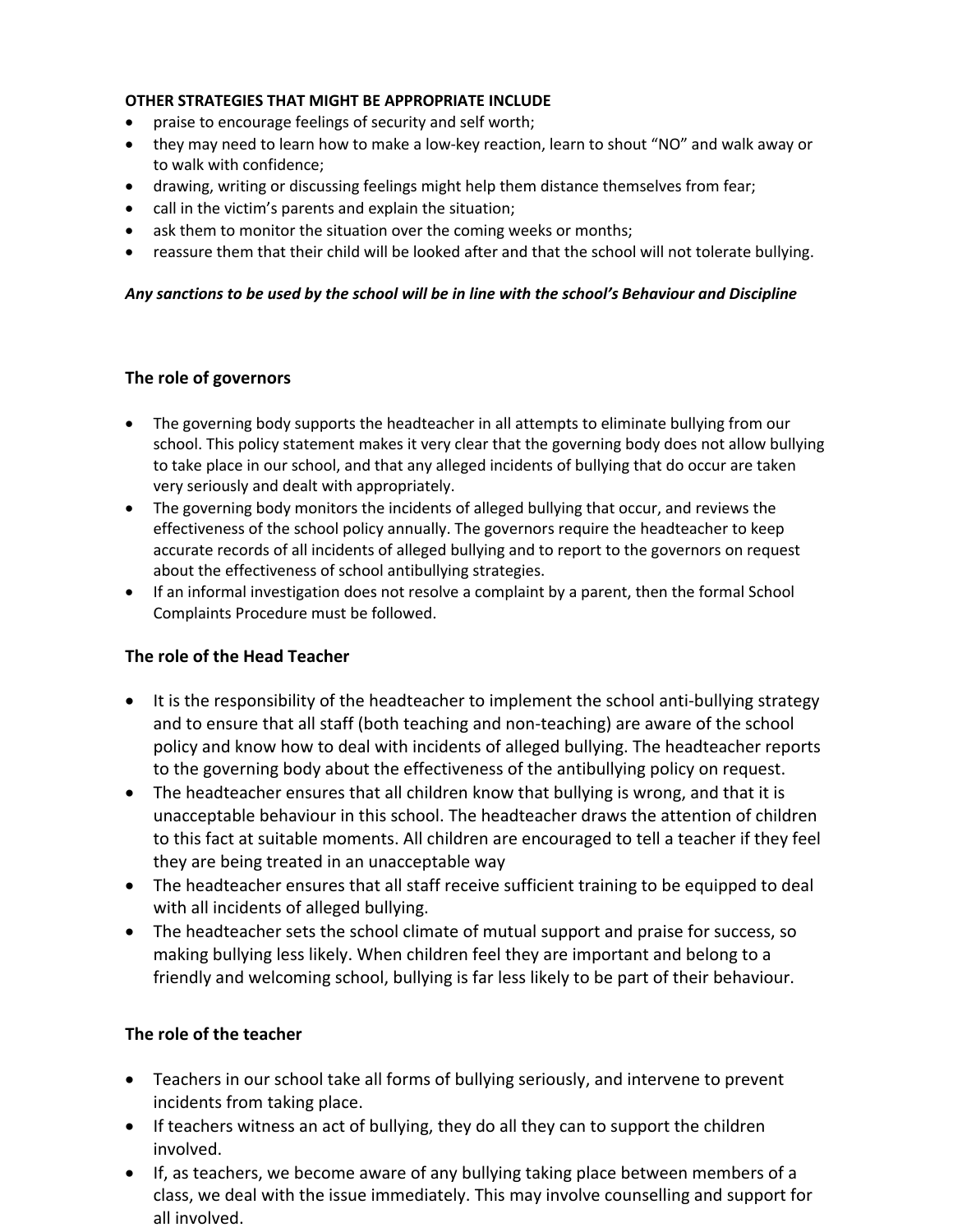- Teachers routinely discuss appropriate responses, which enables them to become equipped to deal with any actual incidents of bullying and behaviour management.
- Teachers attempt to support all children in their class and to establish a climate of trust and respect for all. By praising, rewarding and celebrating the success of all children, we aim to prevent incidents of bullying. Our PSHE input in school also addresses how pupils should deal with bullying through role – play and group discussion.

#### **The role of parents**

- Parents who are concerned that their child might be being bullied, or who suspect that their child may be the perpetrator of bullying, should contact their child's class teacher in the first instance.
- Parents have a responsibility to support the school's anti-bullying policy and to actively encourage their child to be a positive member of the school.

This policy should be read in conjunction with:

- Peer-on-peer abuse policy
- Safeguarding Policy
- Online safety Policy
- Behaviour and Discipline Policy

This policy is monitored on a day-to-day basis by the headteacher, who reports to governors about the effectiveness of the policy on request.